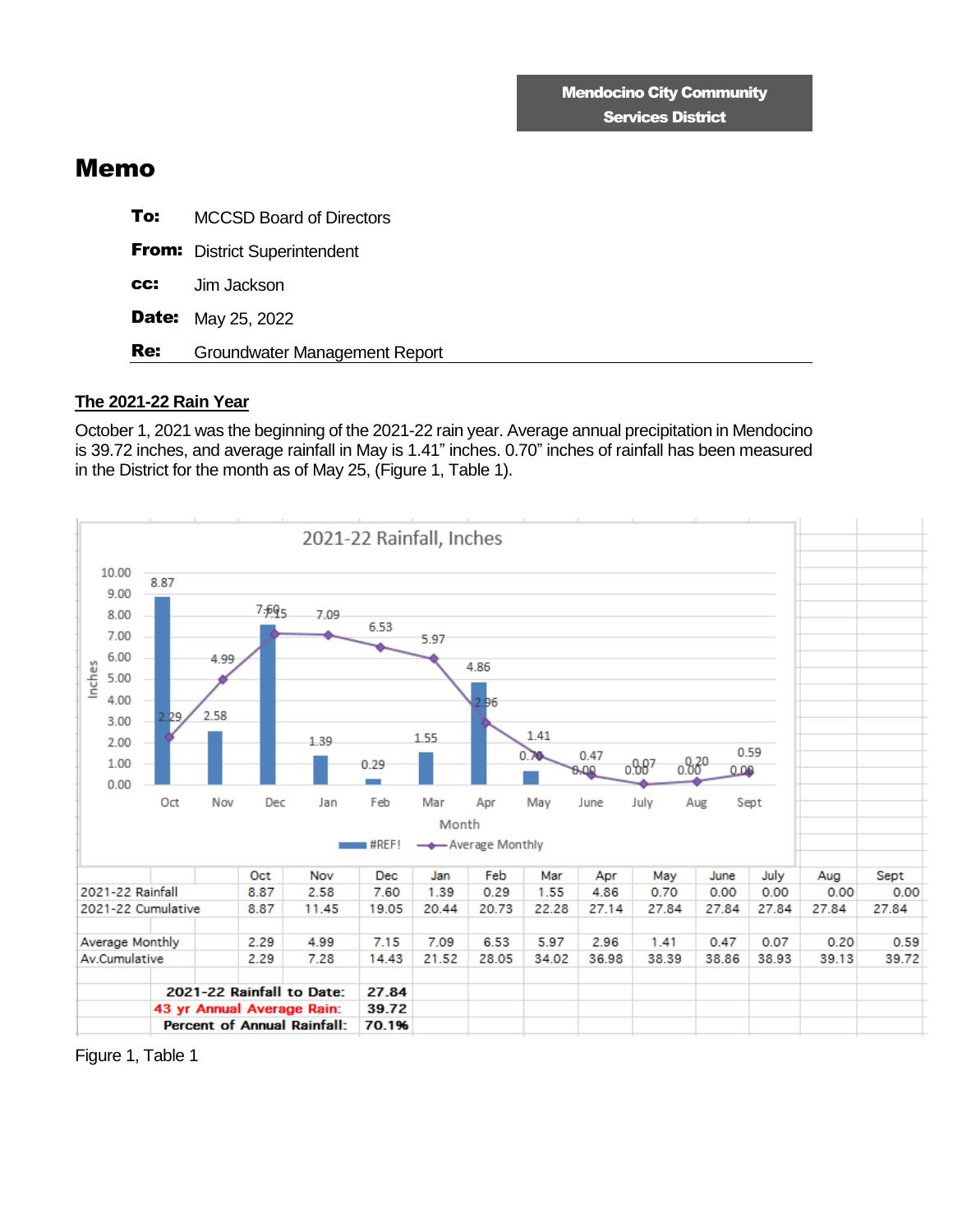|              |                                       |      |          |      |      | DAILY TOTAL RAINFALL |      |                           |      |      |                     |                   |
|--------------|---------------------------------------|------|----------|------|------|----------------------|------|---------------------------|------|------|---------------------|-------------------|
|              | 2021-22                               |      |          |      |      |                      |      |                           |      |      |                     | Elevation 72 Feet |
|              |                                       |      |          |      |      |                      |      |                           |      |      |                     | Latitude 39.306°  |
|              | Data From: Commumnty Service District |      |          |      |      |                      | 10AM |                           |      |      | Longitude -123.800° |                   |
| Day          | Oct                                   | Nov  | Dec      | Jan  | Feb  | Mar                  | Apr  | May                       | Jun  | Jul  | Aug                 | Sep               |
| $\mathbf{1}$ |                                       | 0.49 |          |      |      |                      |      |                           |      |      |                     |                   |
| 2            |                                       |      |          | 0.24 |      |                      |      |                           |      |      |                     |                   |
| 3            |                                       | 0.40 |          | 0.38 |      |                      |      |                           |      |      |                     |                   |
| 4            |                                       |      |          | 0.24 |      |                      | 0.1  |                           |      |      |                     |                   |
| 5            | 0.06                                  | 0.13 |          | 0.02 |      | 0.12                 |      | 0.13                      |      |      |                     |                   |
| 6            |                                       |      | 0.17     | 0.45 |      |                      |      | 0.02                      |      |      |                     |                   |
| 7            |                                       |      | 0.03     |      |      |                      |      | 0.23                      |      |      |                     |                   |
| 8            |                                       | 1.21 |          | 0.06 |      |                      |      | 0.3                       |      |      |                     |                   |
| 9            |                                       |      |          |      |      |                      |      |                           |      |      |                     |                   |
| 10           |                                       |      |          |      |      |                      | 0.75 |                           |      |      |                     |                   |
| 11           |                                       |      | 0.97     |      |      |                      | 0.04 |                           |      |      |                     |                   |
| 12           |                                       |      | 0.52     |      |      | 0.02                 | 0.01 |                           |      |      |                     |                   |
| 13           |                                       |      | 0.65     |      |      |                      | 1.63 |                           |      |      |                     |                   |
| 14           |                                       |      | $0.08\,$ |      |      | 0.59                 | 0.02 | 0.02                      |      |      |                     |                   |
| 15           |                                       | 0.10 | 1.30     |      |      |                      | 0.84 |                           |      |      |                     |                   |
| 16           |                                       |      | 0.24     |      |      |                      |      |                           |      |      |                     |                   |
| 17           | 0.57                                  |      |          |      |      |                      |      |                           |      |      |                     |                   |
| 18           |                                       | 0.25 |          |      |      | 0.35                 | 0.27 |                           |      |      |                     |                   |
| 19           | 0.60                                  |      |          |      |      | 0.03                 | 0.14 |                           |      |      |                     |                   |
| 20           | 0.03                                  |      |          |      |      |                      | 0.71 |                           |      |      |                     |                   |
| 21           | 1.94                                  |      | 0.62     |      | 0.29 |                      | 0.32 |                           |      |      |                     |                   |
| 22           | 0.31                                  |      | 1.51     |      |      |                      |      |                           |      |      |                     |                   |
| 23           | 4.05                                  |      | 0.09     |      |      |                      |      |                           |      |      |                     |                   |
| 24           | 0.48                                  |      | 0.44     |      |      | 0.05                 |      |                           |      |      |                     |                   |
| 25           |                                       |      | 0.06     |      |      |                      |      |                           |      |      |                     |                   |
| 26           | 0.26                                  |      | 0.63     |      |      |                      |      |                           |      |      |                     |                   |
| 27           |                                       |      |          |      |      | 0.39                 |      |                           |      |      |                     |                   |
| 28           |                                       |      | 0.27     |      |      |                      |      |                           |      |      |                     |                   |
| 29           | 0.09                                  |      | 0.02     |      |      |                      |      |                           |      |      |                     |                   |
| 30           | 0.24                                  |      |          |      |      |                      | 0.03 |                           |      |      |                     |                   |
| 31           | 0.24                                  |      |          |      |      |                      |      |                           |      |      |                     |                   |
| Sum          | 8.87                                  | 2.58 | 7.60     | 1.39 | 0.29 | 1.55                 | 4.86 | 0.70                      | 0.00 | 0.00 | 0.00                | 0.00              |
| Count        | 12                                    | 6    | 16       | 6    | 1    | 7                    | 12   | 5                         | 0    | 0    | 0                   | 0                 |
| Max          | 4.05                                  | 1.21 | 1.51     | 0.45 | 0.29 | 0.59                 | 1.63 | 0.30                      | 0.00 | 0.00 | 0.00                | 0.00              |
|              |                                       |      |          |      |      |                      |      |                           |      |      |                     |                   |
| Rainy Days   |                                       | 65   |          |      |      |                      |      | Water year Total Rainfall |      |      |                     | 27.84             |
|              | Maximum Daily Rainfall                |      |          | 4.05 |      |                      |      |                           |      |      |                     |                   |

## Table 1 2021-22 Rainfall Record

Total Rainfall for Rain Year 2020-21 was 19.6" inches. Mendocino received just 49.3% of normal annual rainfall during the last water year. By May 25, 2022, total rainfall since October 1, 2021 was 27.84" inches, 70% of annual rainfall.